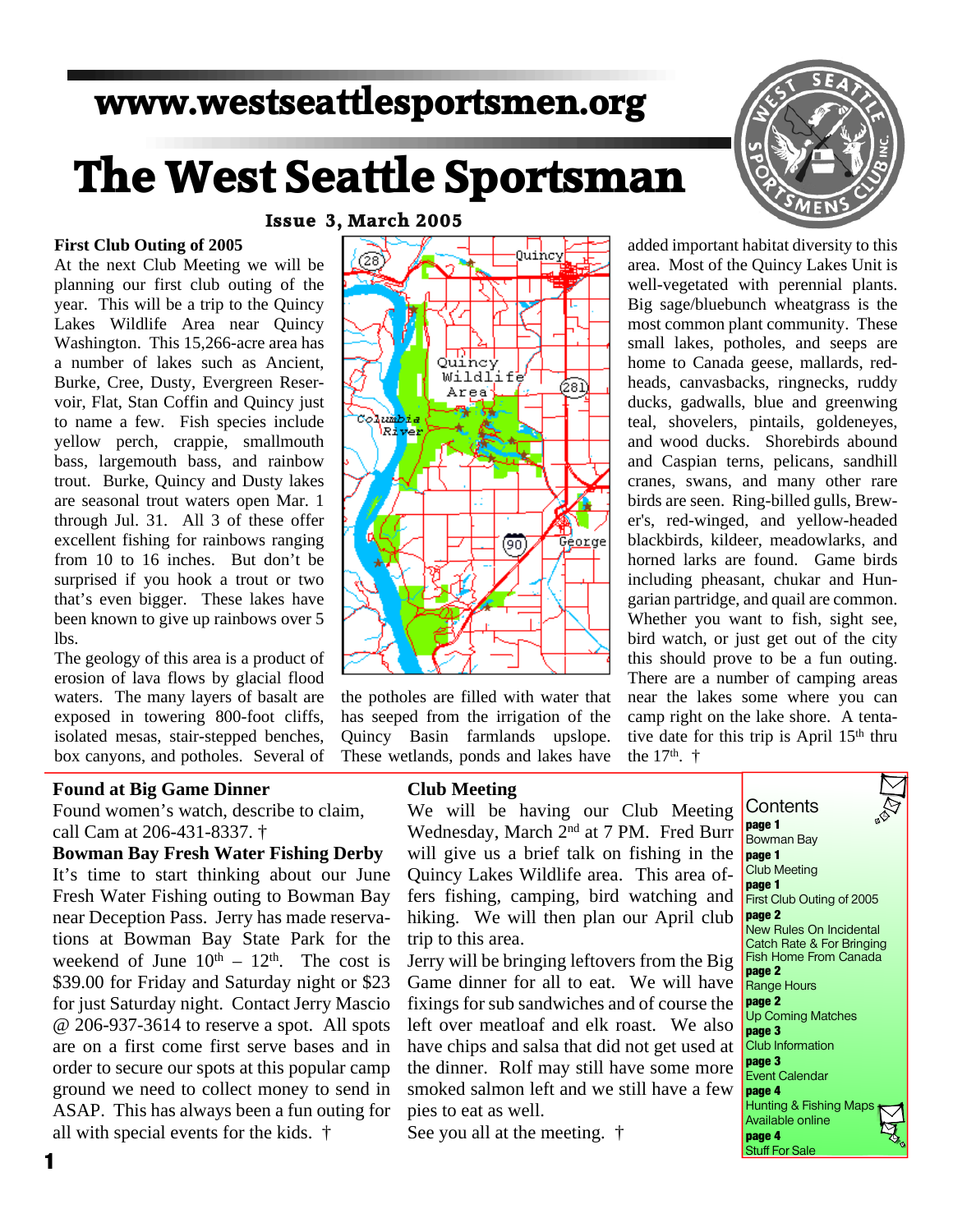### **New Rules On Incidental Catch Rate & For Bringing Fish Home From Canada**

OLYMPIA - The Washington Department of Fish and Wildlife (WDFW) will have more flexibility in managing the commercial fishery for spring chinook salmon that gets under way later this month or in early March on the Columbia River.

Meeting Feb. 4-5, the Washington Fish and Wildlife Commission increased the maximum amount of wild winter steelhead that could be caught inadvertently during the commercial salmon fishery from 2 percent to 4 percent of the total run.

WDFW fishery managers, who requested the change, said they hoped to hold the bycatch of wild winter steelhead well below that level.

In other action, the Commission approved new rules pertaining to sport fishers bringing fish caught in Canada back to Washington state and adopted some minor changes to sportfishing rules for the 2005-06 season.

The Commission's action on the incidental catch issue followed a determination by the National Oceanic and Atmospheric Administration (NOAA) that a commercial bycatch of up to 6 percent of the wild winter steelhead returning to the Columbia River would not jeopardize recovery of those runs, many of which are protected under the federal Endangered Species Act (ESA).

By law, no wild steelhead can be retained by commercial or recreational fishers on the Columbia River or its tributaries.

Commission Chair Ron Ozment said the 4 percent ceiling on the commercial bycatch will help WDFW avoid an early closure of the commercial salmon fishery while holding the incidental catch of wild steelhead below the ESA threshold approved by NO-AA.

"Obviously, the Commission would rather see no wild steelhead taken during the fishery," Ozment said. "But we, like the department, have a responsibility to maintain viable fisheries as well as viable fish populations. This action is designed to strike a balance between those two responsibilities, with a clear intent to take another look at the situation next year."

The Oregon Fish and Wildlife Commission is scheduled to consider the same issue Feb. 11.

In the past two years, the incidental catch of wild winter steelhead by Washington's commercial fleet has been 1 percent or less during the spring chinook fishery, said Jeff Koenings, WDFW director. All vessels are required to have "recovery boxes" on board to revive fish caught unintentionally, he said.

"There are times, however, when the incidental catch starts to rise, and there are still plenty of spring chinook remaining to be caught," Koenings said. "Clearly, we want to hold the incidental catch as low as possible, but the Commission's action gives us the flexibility we need to make the best possible decisions."

With regard to bringing fish caught in Canadian waters into Washington, Ozment said the new rules are designed to accommodate vacationing sport fishers while also protecting wild salmon stocks in northern Puget Sound and the Strait of Juan de Fuca.

"On one hand, we want to make sure anglers who vacation in British Columbia can bring home their catch," Ozment said. "On the other hand, we don't want to encourage people to run their boats into Canadian waters where the rules generally aren't as protective of wild salmon - and then bring those freshly caught fish into Washington."

To address these issues, new rules approved by the Commission will:

 Allow anglers to land salmon that has been caught in Canadian waters in Washington ports that is frozen or heat processed (kippered, smoked, boiled or canned). Anglers are advised to check Canadian regulations to make sure they are in compliance.

 Require anyone possessing food fish or shellfish caught in Canadian waters to have a valid Canadian sport fishing license and catch record card when entering state waters or a Washington port.

 Prohibit anyone boating in state waters or entering Washington ports from possessing or delivering fresh salmon caught in Canada unless those fish meet the state's salmon regulations for that marine area. An exception is made if the vessel operator has a customs clearance number obtained while moored at a Canadian customs dock in one of five Canadian ports: Ucluelet, Victoria, White Rock, Sydney and Bedwell Harbor.

In addition, the Commission approved a variety of minor changes to 2005-06 sportfishing rules that include:

 Adding Dolly Varden and bull trout to the list of species that may not be totally removed from fresh waters unless it is *Continued on page 4*

### **Range Hours and Activity**

Monday - Small Bore - 6 PM Tuesday - Winter Rifle League Wednesday - Juniors - Call Fred Burr at 206-935-4883 for information. Cost: Adult members \$2.00, nonmembers \$4.00, Juniors \$1.00.

## **Up coming Small bore & Air Matches**<br>Mar 5-6 Olympia Junior Olympic Air Rifle

Mar 26 West Seattle Cub Match (prone & kneeling) Apr 23 Puyallup Junior International 3-P PTO May 6 Wenatchee Junior air rifle match May 7-8 Wenatchee Jr. Outdoor Championships May 21-22 Ariel 3-position PTO (60-40-40)

Mar 5-6 <sup>C</sup>Olympia Junior Olympic Air Rifle 3-P C'ship (West)<br>Mar 12-13 West Seattle Junior 3-P & 3-P Air Rifle Sectionals Junior 3-P & 3-P Air Rifle Sectionals Mar 20 Shelton State 4-P Championship (West)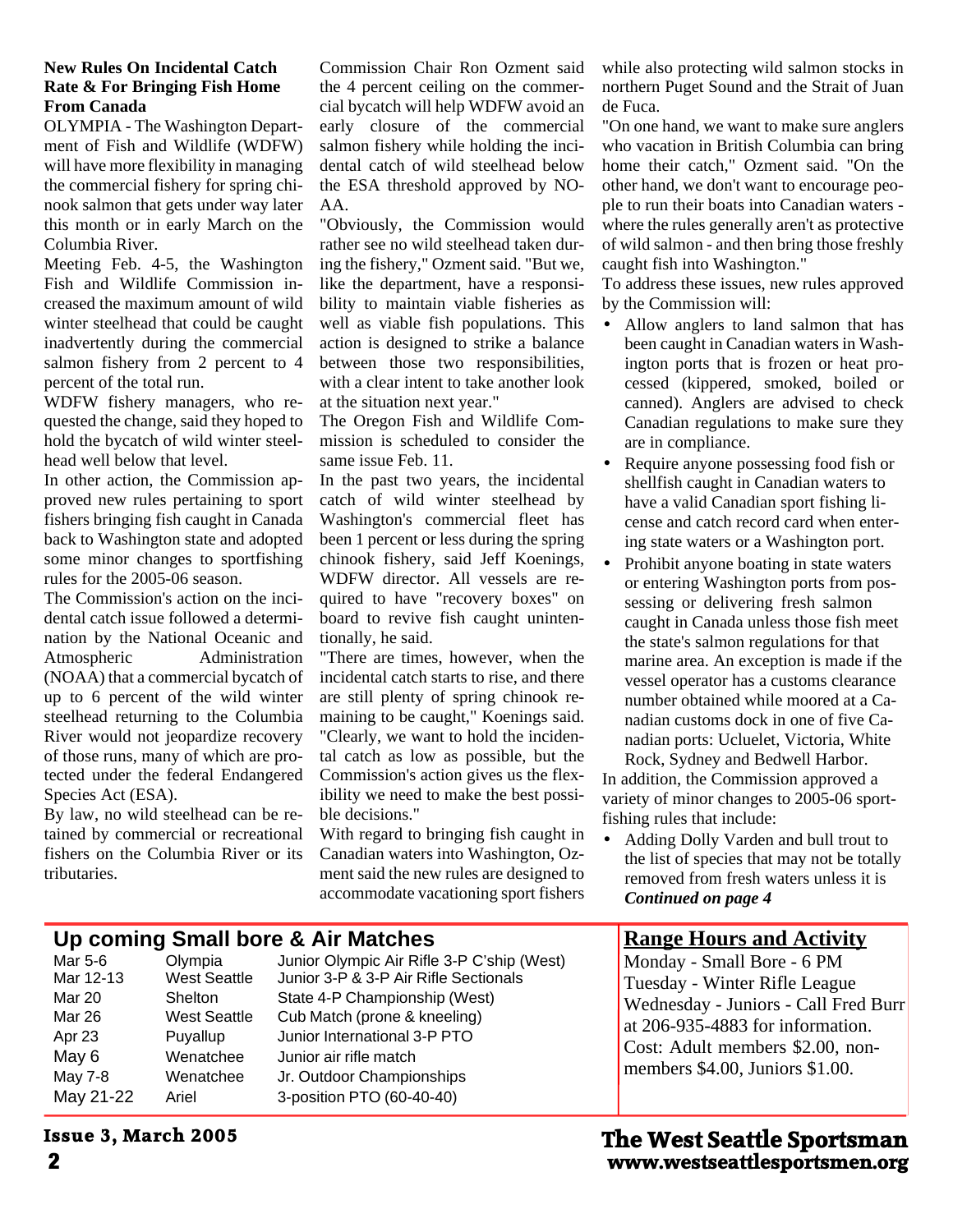### **The West Seattle Sportsmen's Club Sponsors of the Roger Dahl Rifle Training Range**

| <b>OFFICERS</b>            |              | <b>TRUSTEES</b>                             |
|----------------------------|--------------|---------------------------------------------|
| President – Cam Robison    | 206-431-8337 | Jerry Mascio 206-937-3614                   |
| Vice Pres. – Greg Boyd     | 425-337-3771 | <b>Frank Novito</b>                         |
| Secretary – Tony Olszewski | 425-226-5643 | <b>Rolf Erickson</b>                        |
| Treasurer – Fred Burr      | 206-935-4883 |                                             |
| Rec. Sec. – Richard George |              | Contact us at info@westseattlesportsmen.org |
|                            |              |                                             |

The West Seattle Sportsmen's Club was founded in 1934 by a group of fourteen men who had the foresight to see that sportsmen, in a united group, would present views, be better heard and achieve goals that were not possible when actioned as unorganized individuals. The ambitions of these charter members, who strove for the propagation of wildlife and habitat as well as the conservation of all our natural resources, has proven prophetic, for today multitudes of individuals and sporting groups are carrying on the job of conserving the remaining outdoor assets of natural America. The West Seattle Sportsmen's Club helps lead in this fight in the state of Washington. A member has the opportunity to join others in formulating club action in achieving and maintaining these goals.

However, "all work and no play" is not the format of the club. Many events are spaced throughout the year to insure a member many chances to participate in sportsmen's activities. For \$25, what more could a person ask than the opportunity to go salmon fishing with a group of his friends on a charter boat, fresh water fishing with other members and their families, have a salmon bake, a clam feed, or attend a banquet especially for the ladies. But there's more - he can shoot on the club range, go rabbit hunting, and if nothing else, should get \$25 worth just by watching the kids of the community have a real ball at the Kid's Fishing Derby. To sum it all up, a guy gets at least a hundred dollars worth of fun out of a year's membership.

### **Events Calendar**

Mar 2<sup>nd</sup> - Club Meeting Mar 6<sup>th</sup>-8<sup>th</sup> Razor Claming Open Apr 6<sup>th</sup> - Club Meeting Apr 15<sup>th</sup>-17<sup>th</sup> - Quincy Fishing Trip Jun 1st - Clam Bake Jun 10<sup>th</sup>-12<sup>th</sup> - Bowman Bay Fresh Water Fishing Derby July - Aug - Smelting Aug 4th - Salmon Bake

If you have any ideas for programs to have at the club meeting or any good outing ideas let one of the Officers or Trustees know. You may contact us at:

info@westseattlesportsmen.org

| <b>New</b>                                                                                                                                                                                                                                                                                                     |                                                                                                                      | <b>MEMBERSHIP APPLICATION</b><br><b>WEST SEATTLE SPORTSMEN'S CLUB</b> | <b>Renewal</b>             |  |  |
|----------------------------------------------------------------------------------------------------------------------------------------------------------------------------------------------------------------------------------------------------------------------------------------------------------------|----------------------------------------------------------------------------------------------------------------------|-----------------------------------------------------------------------|----------------------------|--|--|
|                                                                                                                                                                                                                                                                                                                |                                                                                                                      |                                                                       | Date                       |  |  |
| propagation and conservation of game birds, game animals, and fish in the State of Washington, do hereby apply<br>for membership in the WEST SEATTLE SPORTSMEN'S CLUB and tender herewith the sum of \$<br>payment of one year's dues.                                                                         |                                                                                                                      |                                                                       |                            |  |  |
| "I solemnly swear that I will abide by the Constitution and By-Laws of the West Seattle Sportsmen's Club and<br>help in its up-building and I will not willfully disobey the Game Laws wherever I fish or hunt. I will always be<br>a true sportsman both in the field and to my brother members at all times. |                                                                                                                      |                                                                       |                            |  |  |
| Signed Signed Signed Signed Signed Signed Signed Signed Signed Signed Signed Signed Signed Signed Signed Signed Signed Signed Signed Signed Signed Signed Signed Signed Signed Signed Signed Signed Signed Signed Signed Signe                                                                                 | <u> 1989 - Johann Barn, mars eta bat erroman erroman erroman erroman erroman erroman erroman erroman erroman err</u> | If you would like to<br>receive the Club                              |                            |  |  |
| Street Address                                                                                                                                                                                                                                                                                                 |                                                                                                                      | newsletter by email                                                   |                            |  |  |
|                                                                                                                                                                                                                                                                                                                |                                                                                                                      | check here.                                                           |                            |  |  |
| Phone Reserves and Phone Reserves and Phone Reserves and Phone Reserves and Phone Reserves and Phone Reserves and Phone Reserves and Phone Reserves and Phone Reserves and Phone Reserves and Phone Reserves and Phone Reserve                                                                                 |                                                                                                                      |                                                                       |                            |  |  |
| (New Only)                                                                                                                                                                                                                                                                                                     |                                                                                                                      |                                                                       |                            |  |  |
| The West Seattle Snortsman                                                                                                                                                                                                                                                                                     |                                                                                                                      |                                                                       | <b>Issue 3, March 2005</b> |  |  |

**www.seattlesportsmen.org 3 The West Seattle Sportsman**